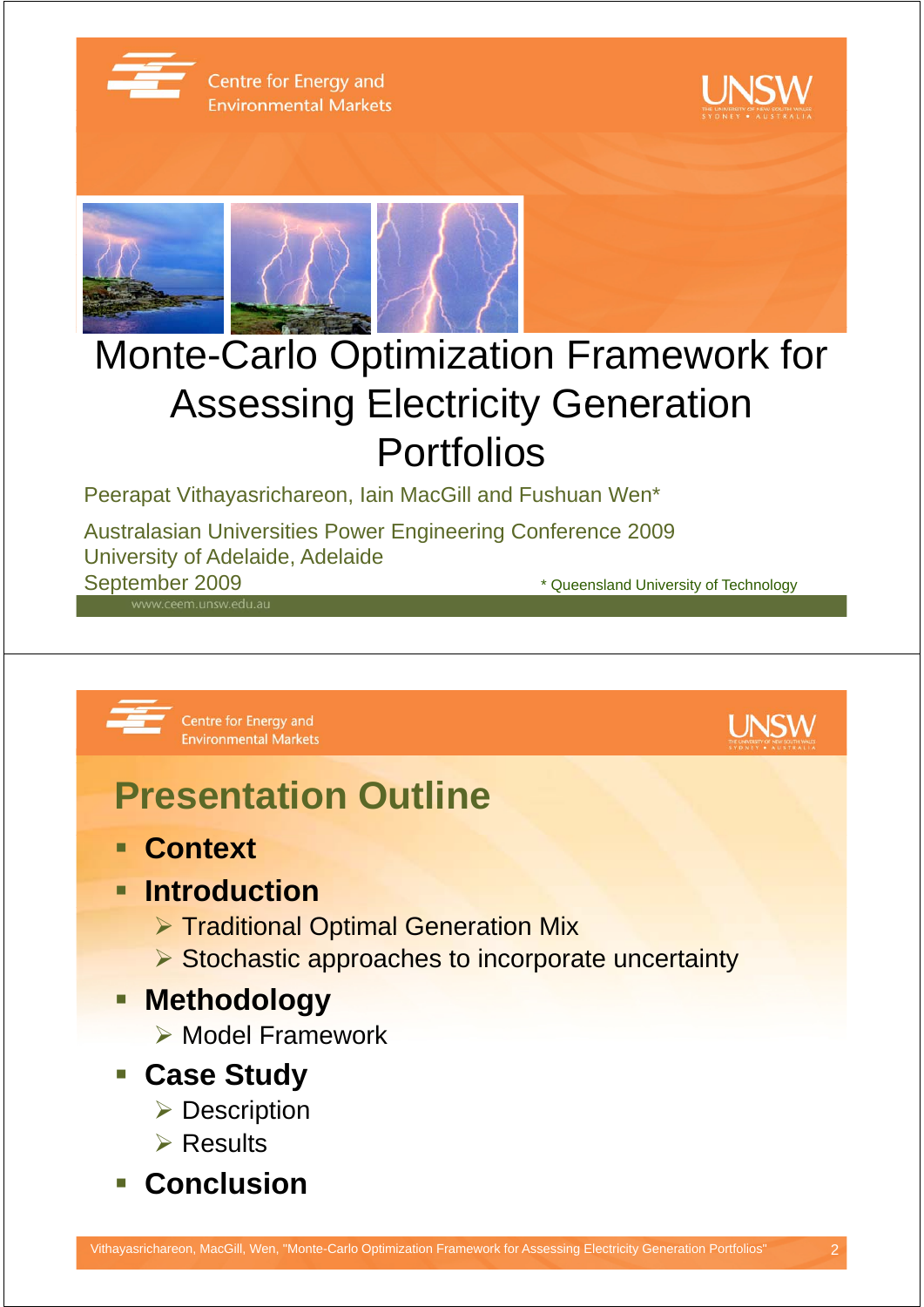



#### **Context**

- **Electricity industry faces growing uncertainties** 
	- ¾*Fuel prices, climate change policy and energy demand.*
- Uncertainties have substantial impact on generation investment decision making
	- **≻ Capital intensive, long lead times, irreversible.**
- Minimise exposure to economic risks (*'cost uncertainty'*) is as important as minimising cost
	- ¾*Price stability has economic value for end-users*
	- ¾*Investors may put more weight on risk than on expected costs*
- Value to incorporate risk assessment into decision support tools for generation investment
	- ¾*Challenging as key drivers are uncertain and correlated*

Vithayasrichareon, MacGill, Wen, "Monte-Carlo Optimization Framework for Assessing Electricity Generation Portfolios" 3

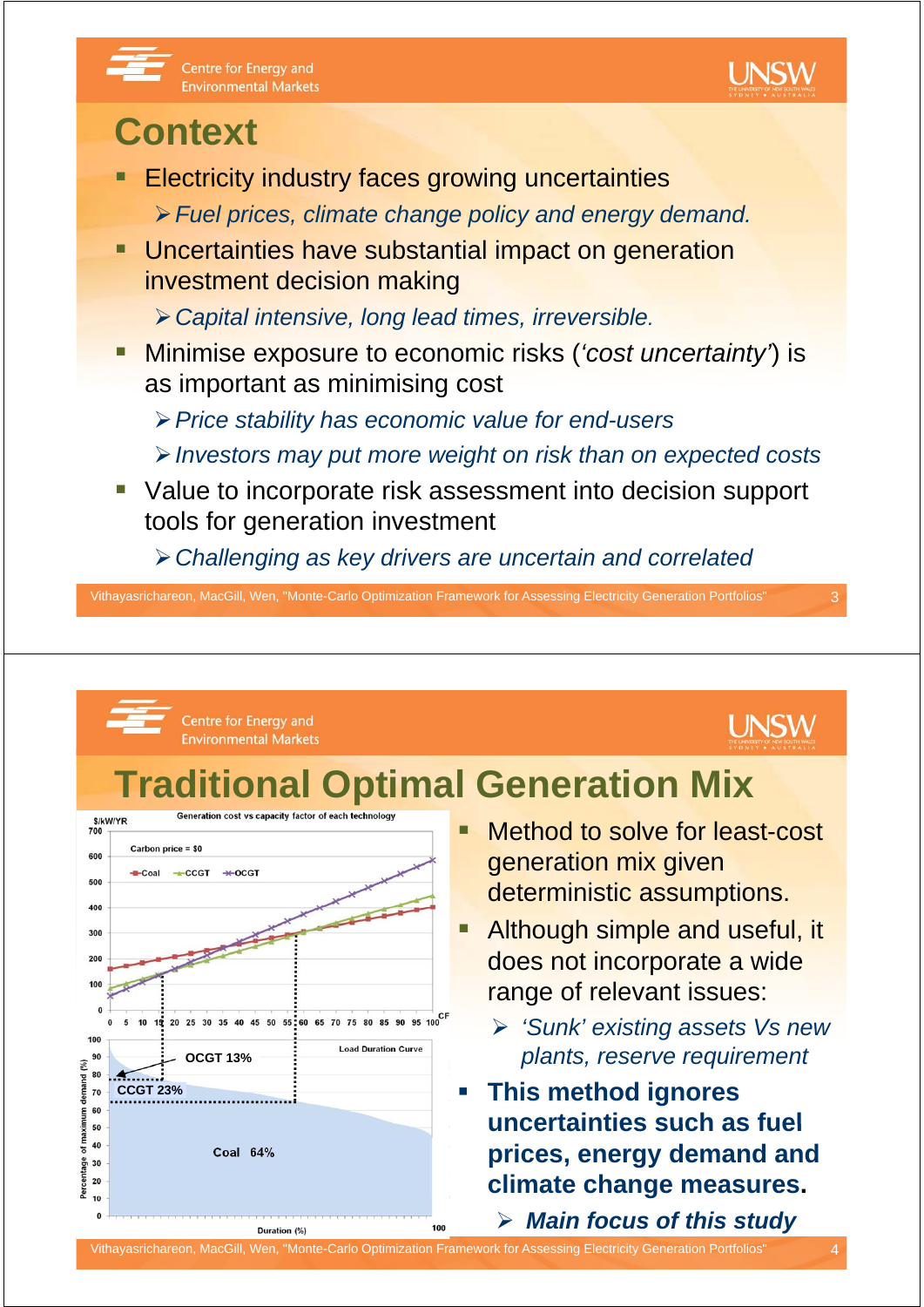



**Environmental Markets** 

- **Extends deterministic method by incorporating uncertainty<br>into key cost assumptions using MCS technique.** 
	- **▶ Assess cost and risk of different possible generation portfolios.**
- Calculate the expected generation cost of various generation portfolios in a year.
- Consider generation portfolios instead of single technology or deterministically solving for a least-cost generation mix
	- ¾ *Contribution of each technology to the cost and risk of the entire generation portfolio*
- Extension and contribution to current literatures
	- ¾ *Standard DCF & probabilistic analysis1, MVP approach2*

*<sup>1</sup> P. Spinney and G. Watkins, 1996., D. Feretic and Z. Tomsic, 2005., F. Roques, W. Nuttall, and D. Newbery , 2006. <sup>2</sup> S. Awerbuch, 2006., J. Jansen, L. Beurskens, and X. Tilburg, 2006. S. Awerbuch and M. Yang, 2008.*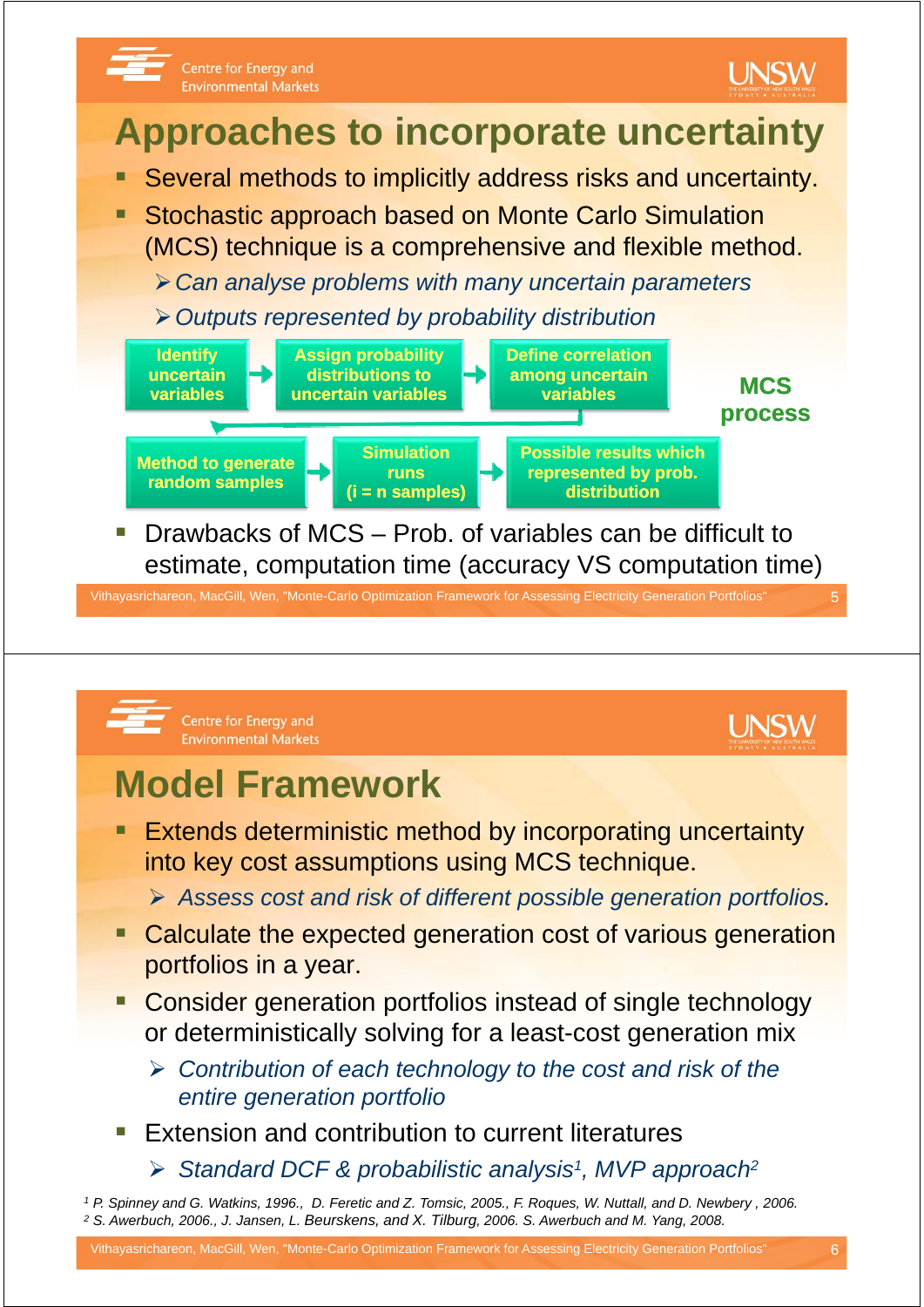



Centre for Energy and **Environmental Markets** 



#### **Model Framework**

- Generation cost outputs from MCS represent a range of possible generation costs which can be represented by a probability distribution
	- ¾ *Assume normal distribution Mean and SD are used to measure cost-risk profile. SD is used to measure risk ('cost uncertainty uncertainty )' which is the spread of possible outcomes which is the spread of possible outcomes.*

### **Assumptions**

- Adopts a social welfare maximisation perspective ¾ *Focus on overall industry electricity generation cost*
- Installed capacity is always sufficient to meet demand.
- Only considers economic risk arising from fuel and carbon prices uncertainty – ignore technical or operational risks.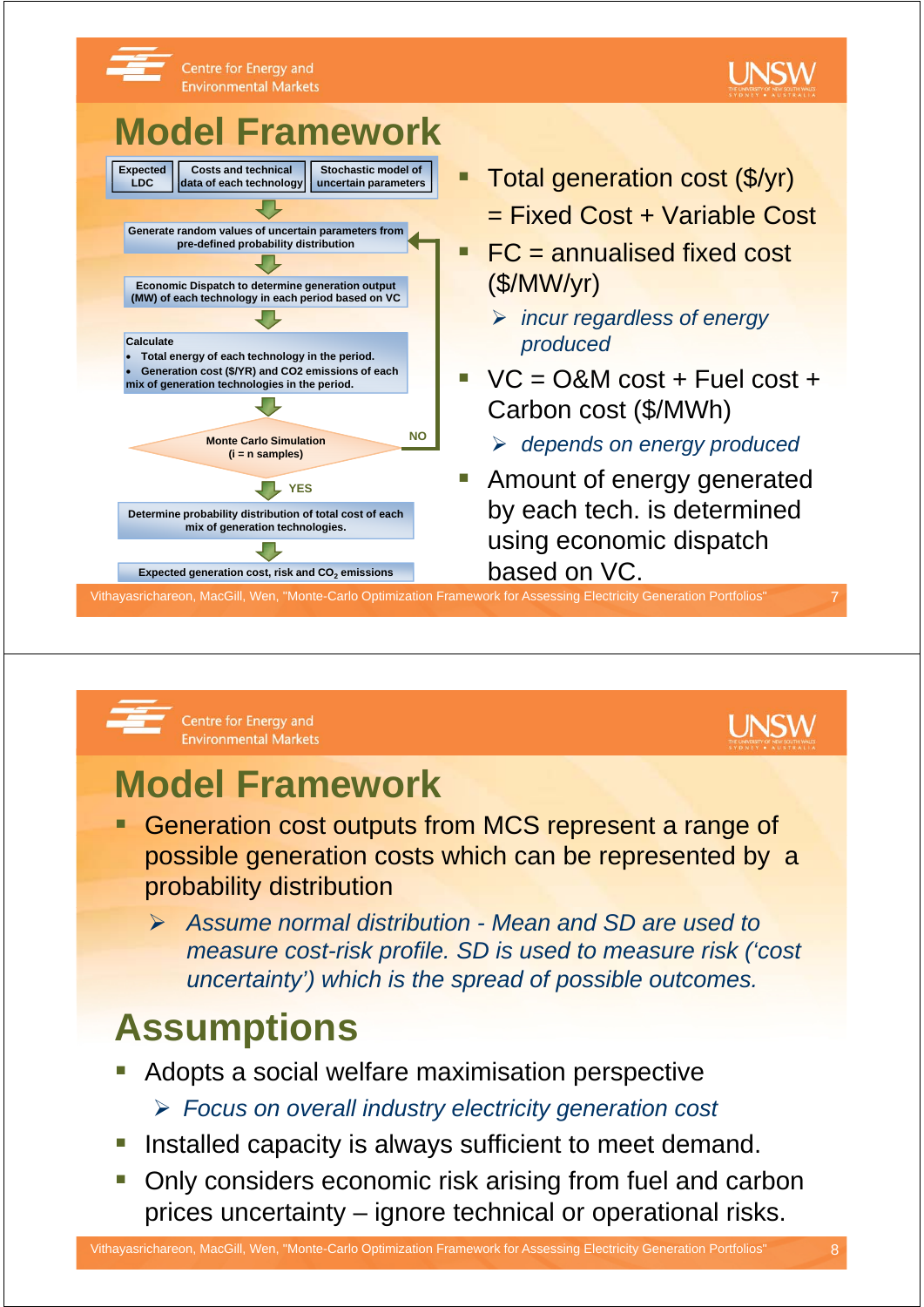

#### **Case Study**

| Attributes**                                 | <b>Technology</b> |             |             | • This model is applied to a                              |
|----------------------------------------------|-------------------|-------------|-------------|-----------------------------------------------------------|
|                                              | Coal              | <b>CCGT</b> | <b>OCGT</b> |                                                           |
| Capital cost (\$/MW/yr)*                     | 160,500           | 86,000      | 56,200      | case study                                                |
| Fixed O&M (\$/MW/yr)                         | 43,000            | 25,000      | 14,000      | Generation mix of 3 tech:<br><b>Coal, CCGT &amp; OCGT</b> |
| Efficiency (%)                               | 42                | 58          | 43          |                                                           |
| Variable O&M (\$/MWh)                        | 3.3               | 1.5         | 6.5         |                                                           |
| <b>Emission factor (tCO<sub>2</sub>/MWh)</b> | 0.8               | 0.35        | 0.47        | <b>Brenario of fuel and carb</b>                          |

*\*Calculated from overnight cost using CRF with 8% discount rate \*\* Sources: IEA, NEA/IEA (2005), PBPower, Doherty et al. (2006)*



- **This model is applied to a** case study
- Coal, CCGT & OCGT
- **Scenario of fuel and carbon** prices uncertainty.
- **NSW Load Duration Curve (LDC) 2007 | CONSider Various generation** mix scenarios
	- ¾ *Share of each tech ranges from 0-100% of total capacity % of total in 20% increments*
	- *generation portfolios*

Vithayasrichareon, MacGill, Wen, "Monte-Carlo Optimization Framework for Assessing Electricity Generation Portfolios" 9



Centre for Energy and **Environmental Markets** 

#### l INSW

### **Case Study**

- Fuel and carbon prices is assumed to be normally distributed
	- Mean and SD of fuel prices based on historical data<sup>1,2</sup>
		- $\triangleright$  *Gas price: Mean = \$6.45/GJ, SD = 30% of mean (\$1.935/GJ)*
		- ¾ *Coal price: Mean =\$2.85/GJ, SD = 10% of mean (\$0.285/GJ)*
- Mean and SD of carbon price based on the assumption
	- → *Mean* =  $$20/tCO<sub>2</sub>, SD = 50%$  of mean (\$10/tCO<sub>2</sub>)
	- **≻** Assume high SD to allow for the possibility of significant price *variation -- reflects current climate change policy uncertainties*
- Assume no correlation among fuel and carbon prices
	- ¾ *Straightforward to incorporate with this technique*
	- ¾ *Currently under investigation*

*1IEA, "Coal Information 2008" OECD/IEA, Paris, 2008 2IEA, "Gas Information 2008" OECD/IEA, Paris, 2008*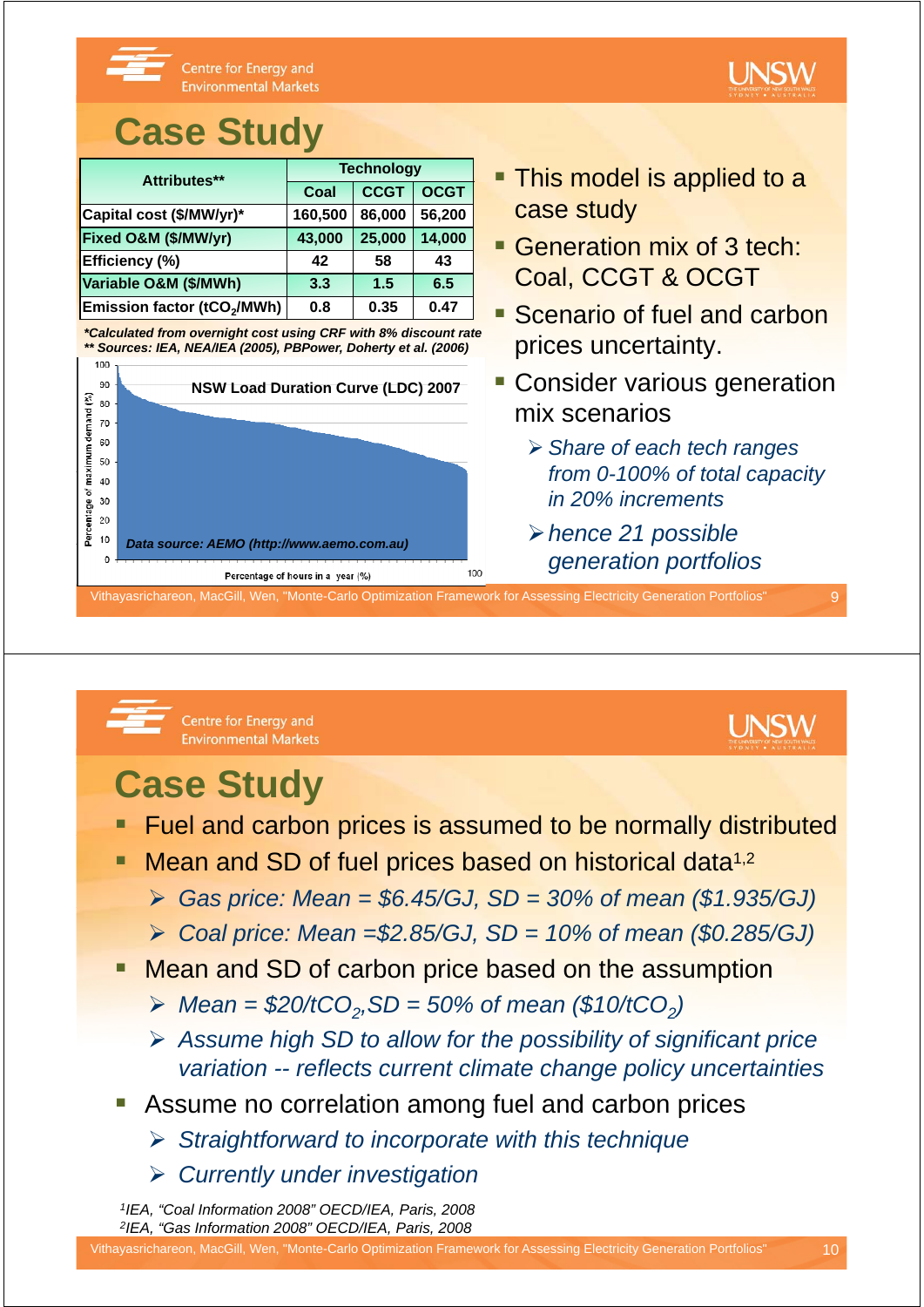

#### **Case study results**

- Results from the model consist of
	- ¾ *Expected generation cost (\$/yr)*
	- **► SD of generation cost, which represents the volatility or risk.**
	- ¾ *Expected CO2 emissions of each generation portfolio (tCO2/yr)*
- For each generation mix the calculation of cost is repeated for 500 simulated years of uncertain fuel & carbon prices



Distributions of 500 samples of gas, coal and carbon prices for given Mean and SD *\* Note the constrained normal distribution – minimum threshold for fuel and carbon price*

Vithayasrichareon, MacGill, Wen, "Monte-Carlo Optimization Framework for Assessing Electricity Generation Portfolios" 11



*Efficient Frontier (EF) the generation cost cannot be reduced without Efficient Frontier – the generation cost cannot be reduced increasing 'cost uncertainty' (risk).*

Vithayasrichareon, MacGill, Wen, "Monte-Carlo Optimization Framework for Assessing Electricity Generation Portfolios" 12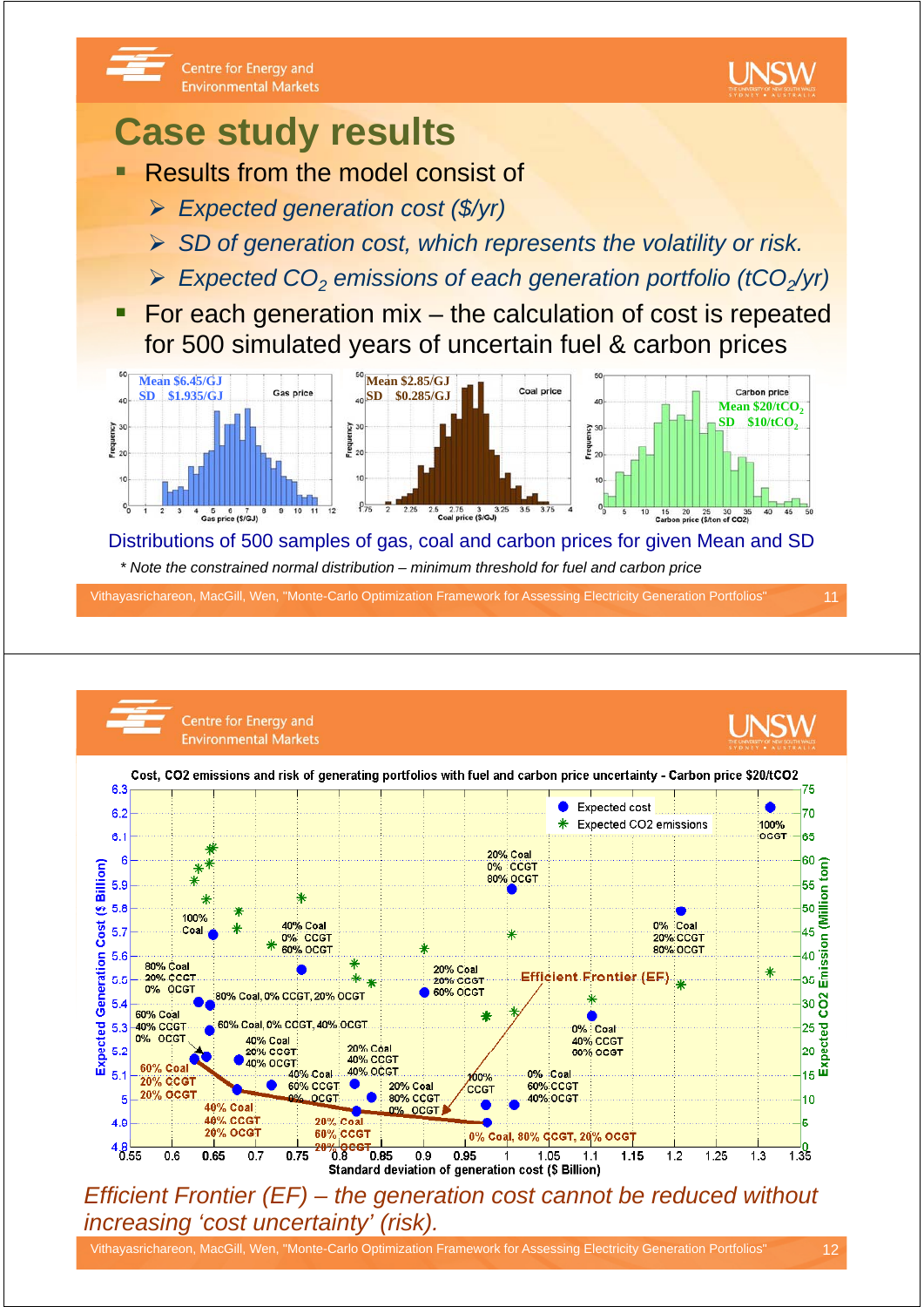

Vithayasrichareon, MacGill, Wen, "Monte-Carlo Optimization Framework for Assessing Electricity Generation Portfolios" 13

#### Centre for Energy and **Environmental Markets**



### **Case study results (Cont')**

- Simulation results highlight some significant aspects
- Trade-off between cost and risk among different portfolios
- Contribution of each technology to cost and risk of the entire portfolio
	- ¾ *Adding a less (or more) costly technology does not necessarily reduce (or increase) the expected portfolio cost.*
	- ¾ *Since the load is not uniform throughout the year Trade-off b t fi d d i bl t bl h t h l t between fixed and variable costs enables each technology to play a valuable role in generation portfolio in meeting demand in different periods.*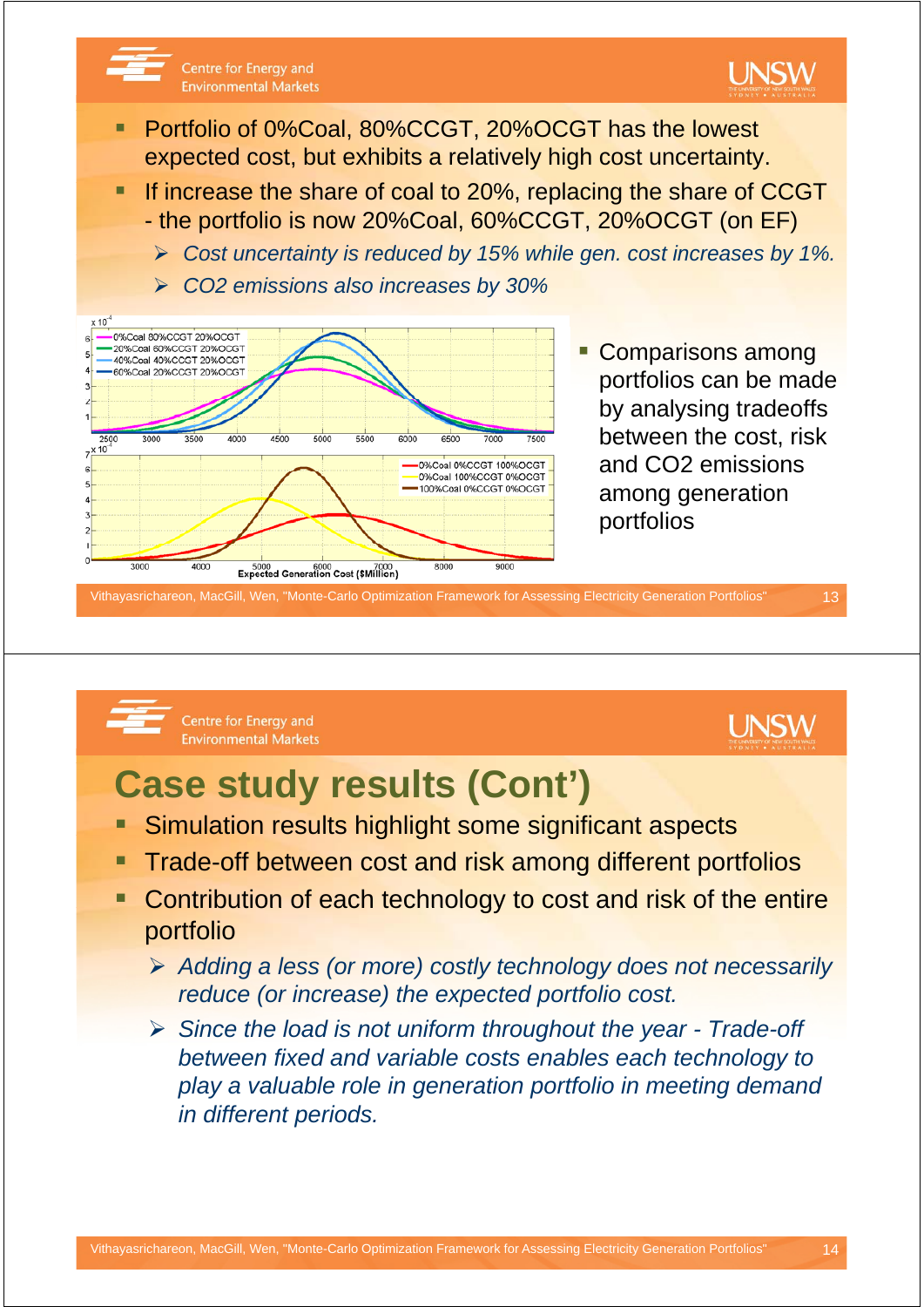

l INSW

#### Centre for Energy and **Environmental Markets**

# **Case study results (Cont')**

- Impact of gas price uncertainty on CCGT and OCGT is more influential than the impact of carbon price uncertainty
	- $\triangleright$  Although the volatility of carbon price is greater than that of fuel price, CCGT & OCGT face a much higher fuel price uncertainty since fuel cost is by far the largest cost component (given assumed expected carbon price)



Vithayasrichareon, MacGill, Wen, "Monte-Carlo Optimization Framework for Assessing Electricity Generation Portfolios" 15



Centre for Energy and **Environmental Markets** 

# **Conclusions**

- The model is powerful yet flexible
	- ¾ *Accommodate various uncertainties, varied type of generation technology, load profile, any form of probability distribution for stochastic parameters stochastic parameters.*
	- ¾ *Analyse various generation portfolios highlight and identify cost-risk tradeoffs between different generation portfolios*
- Incorporation of load profile
	- ¾ *Generation output is determined in a more practical way*
	- ¾ *Capture economic merits of each technology*
	- ¾ *Tradeoffs between fixed and variable cost of each technology*
- The model has a significant potential to support decision making in generation investment under various uncertainties
- The results are sensitive to inputs and price assumptions.